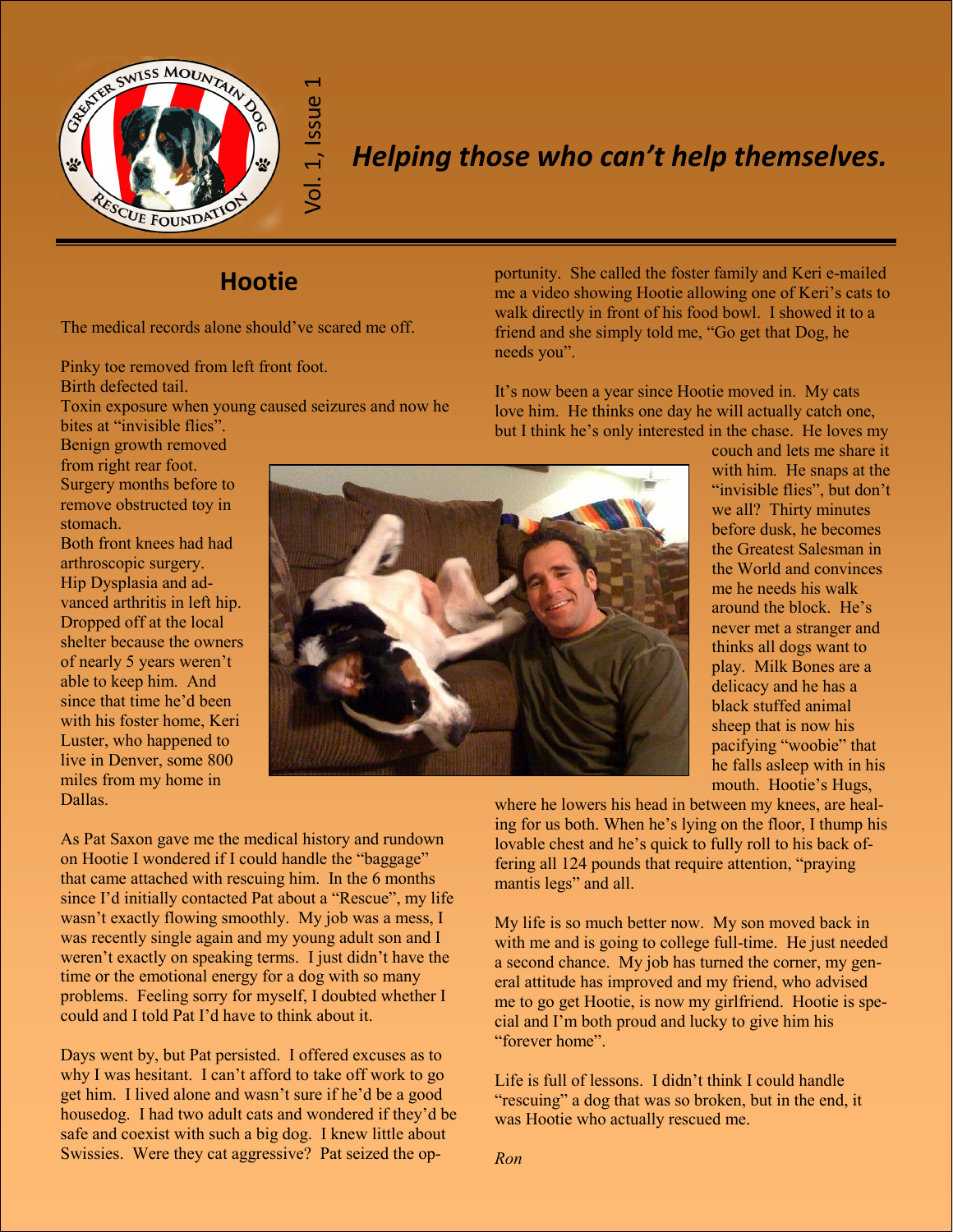**Welcome** to the first issue of the Greater Swiss Mountain Dog Rescue Foundation's quarterly online newsletter. It's been a little over a year since we incorporated as a  $501(c)3$  and it's been a busy year for sure. The Foundation is an all volunteer board of five who have been tasked not only with rescuing Swissies, but also with setting up a Foundation that will be a viable non-profit corporation for years to come. Although rescuing and caring for Swissies in need is our major responsibility, continuing to have the funds to carry out this task is another important component of our job. Despite a terrible economy, we have been fortunate to have some extremely generous donations made to the foundation over the past year but, no matter how large or small, each donation helps to ensure that all rescue Swissies in need will be given the care needed.

Our breed's National Specialty is coming up in May and the Silent Auction held each year at the National is our major fundraiser. This year we have items such as a bronze Swissy sculpture, a hand crafted draft cart, an original oil painting, a cartoon by a Pulitzer Prize winning artist, an extra large Bowser Dog Bed and several other wonderful items. We are planning to implement an online auction prior to the National Specialty so that those unable to attend will have a chance to bid on these wonderful items. Keep checking the website for photos and details. Our plan is to arrange for those not attending the auction to have a chance to be in on the final bidding either by phone or e-mail.

You'll meet our board of five on the next two pages, but there are two other very important people involved in this foundation. They are Jessica Kalupa and Ellen Goldstein. Jessica (Chuck's daughter) designed and maintains our website. She's doing a wonderful job and we are eternally grateful to her for her help and expertise. Ellen Goldstein (Barry's wife) has been my savior. With Jessica's well done online pre-adoption application, we are getting more applications than we've ever had before and responding to all inquiries is of utmost importance. Ellen has taken on the task of responding to the applicants and filing the applications so that we can easily find potential adoptive homes in a particular state. Thank you, Jessica and Ellen.

There's one other blanket thank you that we would be remiss if we didn't make. That's to all the

Swissy and non-Swissy owners who are constantly searching for Swissies in shelters or on Craigslist and sending the info to rescue. Without these unsung heroes there would be a lot of Swissies slipping through the cracks. So thank you so much and keep checking. Although there are many listings that we receive multiple times, there's always a few that we only receive one time. So to those of you out there who think "oh they probably already know about that dog," please send us the e-mail. You might be the only one saving a particular dog.

By the time you read this, most of you will have read Hootie's story on the front page. We will feature Swissies and their adoptive homes "one year later" on a regular basis but Hootie's story was special. Although many of our rescues have problems, Hootie was at the top of the health problem list. Ron deserves all the credit in the world for taking on such a challenge. It's been a good first year for those two and although there's never any guarantee concerning the future health of our dogs, Hootie certainly had the deck stacked against him. Finding appropriate adoptive homes isn't always an easy job but there are times when you talk with someone and you just know that they would be a great home. After one conversation with Ron it was obvious that he was one of those homes. Thanks, Ron for giving Hootie a wonderful second chance and for telling your story.

If you have any questions, comments or suggestions for future newsletters, please e-mail us at rescue@gsmdrescue.org.

Keep checking our website for updates on the auction.

Sincerely,

Pat Saxon President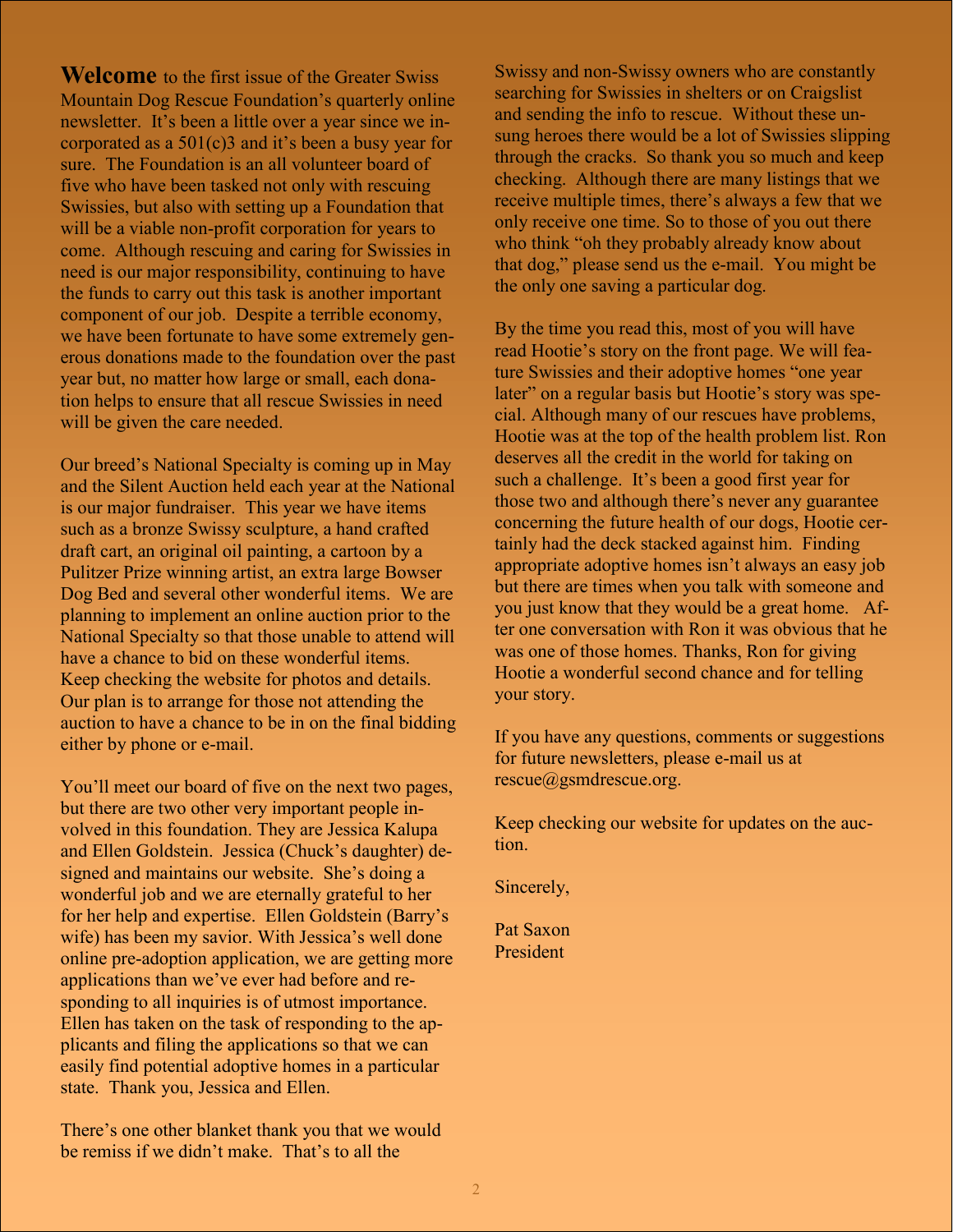# **Greater Swiss Mountain Dog Rescue Foundation Officers**



#### **President—Pat Saxon**

My husband and I are currently owned by four Swissies, Mack, Brew, Spencer and Ebbie ranging in age from 7 years to 21 months. Unfortunately, we have lost five over the past few years but were lucky enough to have four of the five live past ten. Over the years, three of our dogs (two Swissies and a Beagle mix) were rescued from shelters and they have been the most loving dogs one could be fortunate enough to own. Rescues truly do understand when they are in a better place and they enrich, not just the two legged family members, but the four legged ones as well.

During the eleven and a half years I've been in the breed, several of our Swissies have been shown in conformation. Our six year old Brew has also earned his TDI (Therapy Dog International) certification and since January 2009 has been lifting spirits and winning hearts of patients, parents and staff at a local children's hospital.

I previously served two terms on the board of the Greater Swiss Mountain Dog Club of America, and for the past ten years rescue has been a very important part of my Swissy life. Serving as President of the GSMD Rescue Foundation is not only an honor, but the most rewarding position held during my years in the breed. It is very exciting to be involved in a fledgling organization that has the ability to help Swissies in need.

My husband and I are fortunate to have worked from home for the past twenty-five years and one of the best perks is being able to bring our dogs to work with us every day. This is truly a very special breed that owns each and every one of us.



#### **Vice President—Barry Goldstein**

I appreciate this opportunity to introduce myself to those of you who don't know me and to say hello to the many fine people I've been privileged to meet within the Swissy community.

My wife, Ellen, and I acquired our first Swissy in 1998. To say that Gus (CH PlumTree Oddsmaker, CD, CGC, NWPD) changed our lives would be an understatement. Bringing him into the family was timed to coincide with my retirement and I quickly went from being a lawyer to being a dog butler. With Gus' help I learned about the world of dog shows, the

thrill of victory and agony of defeat in the confirmation and obedience rings. We also tried our hand at agility, pack dog and drafting with much enjoyment and some success. But most of all, Ellen and I became members of the Swissy fraternity, met some delightful people and made some wonderful friends.

Someone once said that Swissies are like potato chips, you can't have just one. Sure enough, when Gus was about five, Ellen and I decided it was time to bring a second Swissy into our lives. Once again, fortune smiled on us and Annie (CH Avalon RidgeBridge Dreamboat Annie, CD) joined our family. Since then we have lost Gus but added Ben (Jotunheim Start Me Up, born March 15, 2008), to a mixed reception from Annie, as he regularly teases her.

As a Swissy owner and member of the Greater Swiss Mountain Dog Club of America, I served two terms on its Board of Directors and am now serving on the Board of the GSMD Rescue Foundation, an organization that does outstanding work in the rescue, foster care and re-homing of Greater Swiss Mountain Dogs.

Our Greater Swiss Mountain Dogs have made our lives richer, fuller and certainly more exciting. I am delighted to be a member of the Rescue Foundation Board of Directors and will endeavor to further the goals of this worthy organization and protect and support this wonderful breed that we all love.